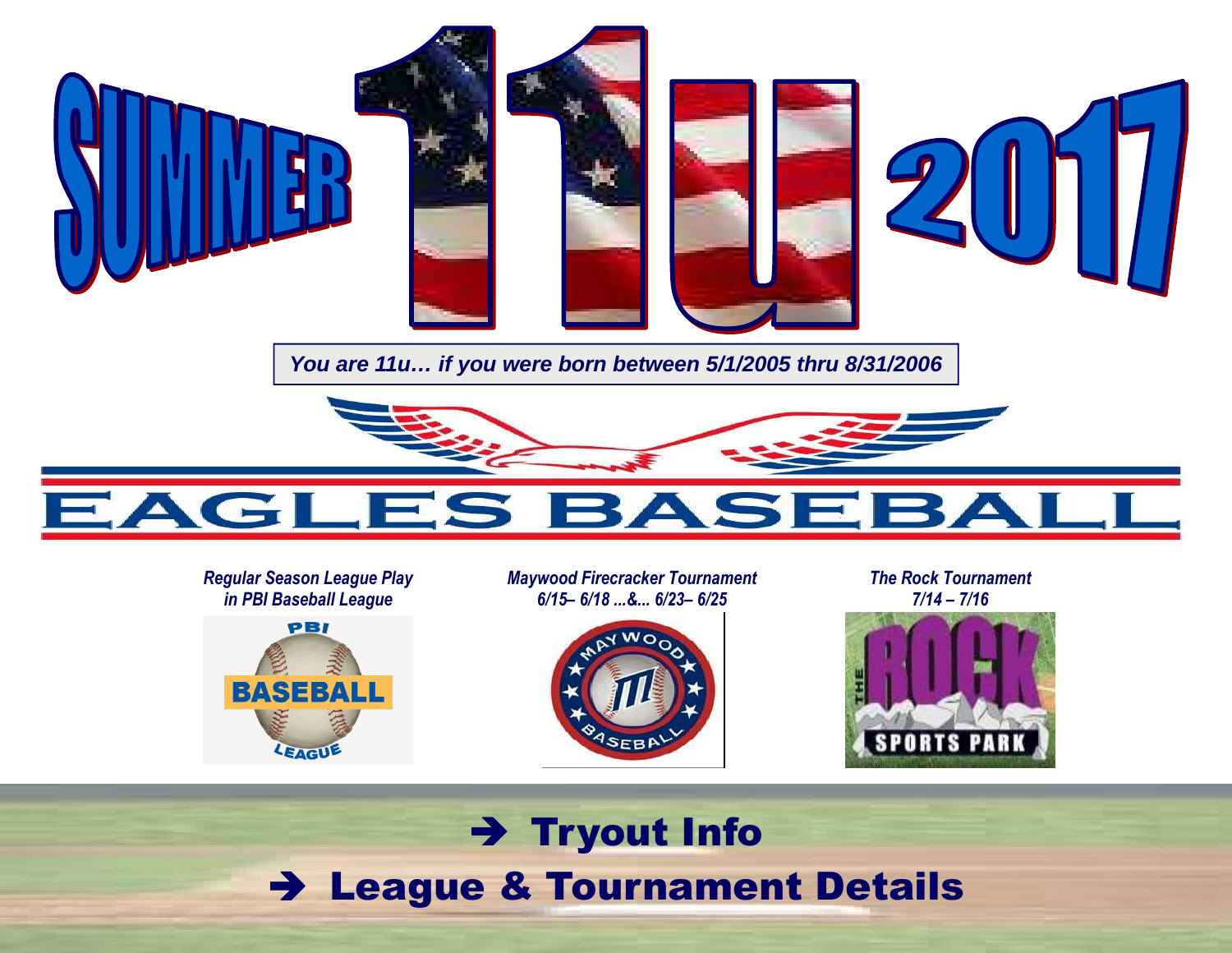

*Eagles Baseball… Summer 2017*

What's Included...



# REGULAR SEASON LEAGUE PLAY  $\rightarrow$  + 2 WEEKEND TOURNAMENTS

## **LEAGUE DETAILS**

- 11u plays on 50/70 field: modified HS ru → 11u plays on 50/70 field; modified HS rules<br>→ League games are played in the PBI Leagu
- League games are played in the PBI League<br> **•** 12 League Games in the season (apx 2x per we
- 12 League Games in the season (apx 2x per week)<br> **••** Regular season followed by Playoff bracket
- Regular season followed by Playoff bracket<br>
Same Weeks...6/12. 6/19. 6/26. 7/3. 7/10. 7/17
- Game Weeks...6/12, 6/19, 6/26, 7/3, 7/10, 7/17, 7/24<br>
2 Games per week- Played on Weekday Evenings
- → 2 Games per week– Played on Weekday Evenings<br>→ Weekday game times are typically 6:00PM or later
- → Weekday game times are typically 6:00PM or later<br>→ Games in Bergen/Passaic/Morris/Rockland area
- 
- → Games in Bergen/Passaic/Morris/Rockland area<br>→ Weekday evening workouts around game schedule

### **PRACTICE DETAILS***Pre-Season Practice Dates*

Friday 6/02/17… 6:00PM– 7:30PM … at PBI Monday 6/05/17… 6:00PM– 7:30PM … at PBI Friday 6/09/17… 6:00PM– 7:30PM … at PBI

#### **In-Season Weekly Workouts**

Skill workouts will be held on weekday evenings thru the season Workouts will be scheduled around our game schedule

 For example; if Games on M / W … Workouts will be Tu / Th Plan on being at games / practice Mon. thru Thu. (F. is backup day)

## **UNIFORMS**

Uniform includes> Jersey, Pants, Hat

Players new to the Eagles will need a full uniform. Full uniform fee is \$100.00

Additional uniform pieces available for Returning Players as well a New Players



## **TOURNAMENT DETAILS**

### **MAYWOOD <sup>F</sup>IRECRACKER <sup>T</sup>OURNAMENT "9TH ANNUAL <sup>F</sup>IRECRACKER <sup>T</sup>OURNAMENT"**

 Dates… Thursday 6/15/17 -thru- Sunday 6/18/17 *(pool games)*  Friday 6/23/17 -thru- Sunday 6/25/17 *(playoff games)* Location… Maywood, NJ and surrounding areaWeb… *www.leaguelineup.com/thefirecrackertournament*

## **P** THE ROCK SPORTS PARK "**MID-SUMMER <sup>C</sup>LASSIC"**

 Dates… Friday 7/14/17 -thru- Sunday 7/16/17 Location… 24 Old Black Meadow Rd. Chester, NY 10918 Web… *www.therocksportspark.com*

#### *Notes Regarding Tournaments...*

- Attendance to preset tournaments is mandatory for all players.<br>A Travelledginalmeal arrangements and accepted agate are
- $\rightarrow$  Travel/lodging/meal arrangements and associated costs are the responsibility of individual players, not PBI. the responsibility of individual players, not PBI.
- $\rightarrow$  Two preset local tournaments are factored into the total fee.<br>Additional tournaments that the team may earne to ottend a
- Additional tournaments that the team may agree to attend are<br>priced at \$199.00 to \$299.00 per player—per tournament. priced at \$199.00 to \$299.00 per player—per tournament.



 **11u Summer Eagles Team… \$1,098.<sup>00</sup>**  *(Uniform fees are additional… \$100.00 for full uniform)* 

PRIVATE TRYOUTS Available 7 days a weekCall 201-760-8720 ext. 100 ...or… email greg@baseballclinics.com